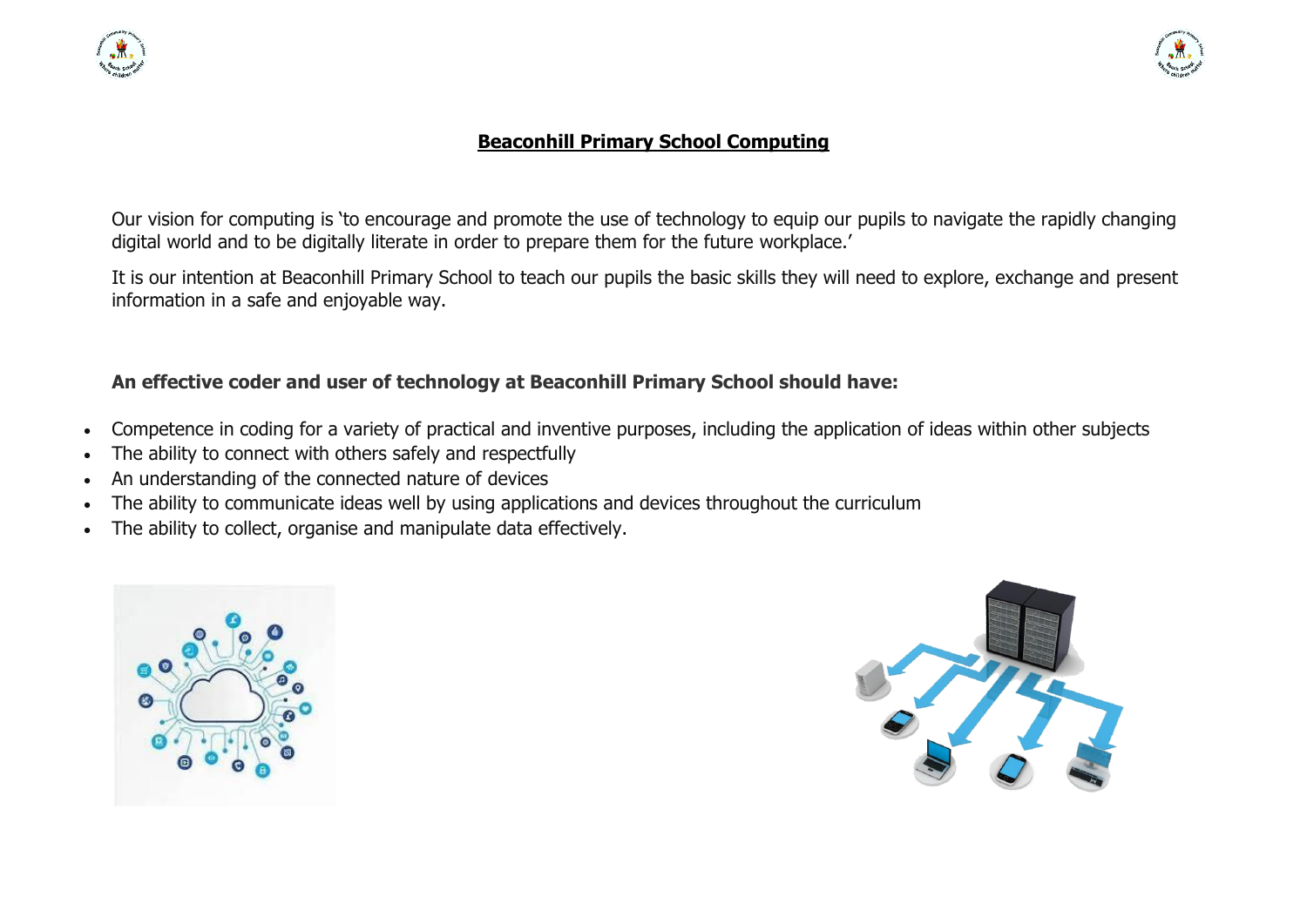



## **Computing Overview**

This curriculum map ensures that skills, knowledge and understanding are developed systematically across the beach curriculum.

|                   | <b>Autumn 1</b>                                                                                                                         | <b>Autumn 2</b>                      | <b>Spring 1</b>                                                                         | <b>Spring 2</b>                                     | <b>Summer 1</b>                                 | <b>Summer 2</b>                                      |
|-------------------|-----------------------------------------------------------------------------------------------------------------------------------------|--------------------------------------|-----------------------------------------------------------------------------------------|-----------------------------------------------------|-------------------------------------------------|------------------------------------------------------|
| Year 1            | <b>Online Safety</b><br>Technology outside of school<br><b>Typing skills</b><br>Logging into a computer and using<br><b>Purple Mash</b> |                                      | <b>Lego Builders</b><br><b>Maze Explorers</b>                                           | <b>Animated Story</b><br><b>Books</b>               | Coding                                          | <b>Spreadsheets</b>                                  |
| <b>Year 2</b>     | Coding                                                                                                                                  | <b>Online Safety</b>                 | <b>Spreadsheets</b><br>Questioning                                                      | Questioning<br><b>Effective</b><br><b>Searching</b> | <b>Creating Pictures</b><br><b>Making Music</b> | <b>Making Music</b><br><b>Presenting Ideas</b>       |
| Year <sub>3</sub> | Coding                                                                                                                                  | <b>Online Safety</b>                 | <b>Touch Typing</b>                                                                     | Email                                               | <b>Spreadsheets</b>                             | <b>Simulations</b><br>Graphing                       |
| Year 4            | <b>Online Safety</b><br>Coding<br><b>Spreadsheets</b>                                                                                   |                                      | <b>Spreadsheets</b><br>Writing for different<br>audiences - Google<br>Slides (Scotland) | Logo                                                | Animation                                       | <b>Effective Search</b><br>Hardware<br>Investigation |
| <b>Year 5</b>     | Coding                                                                                                                                  | <b>Online Safety</b><br>Spreadsheets | Spreadsheets<br><b>Databases</b>                                                        | <b>Game Creator</b>                                 | <b>3D Modelling</b>                             | <b>Concept Maps</b>                                  |
| Year <sub>6</sub> | Coding                                                                                                                                  | <b>Online Safety</b>                 | Spreadsheets -<br><b>Google Sheets</b>                                                  | <b>Blogging</b>                                     | <b>Networks</b><br>Using Binary*                | Quizzing                                             |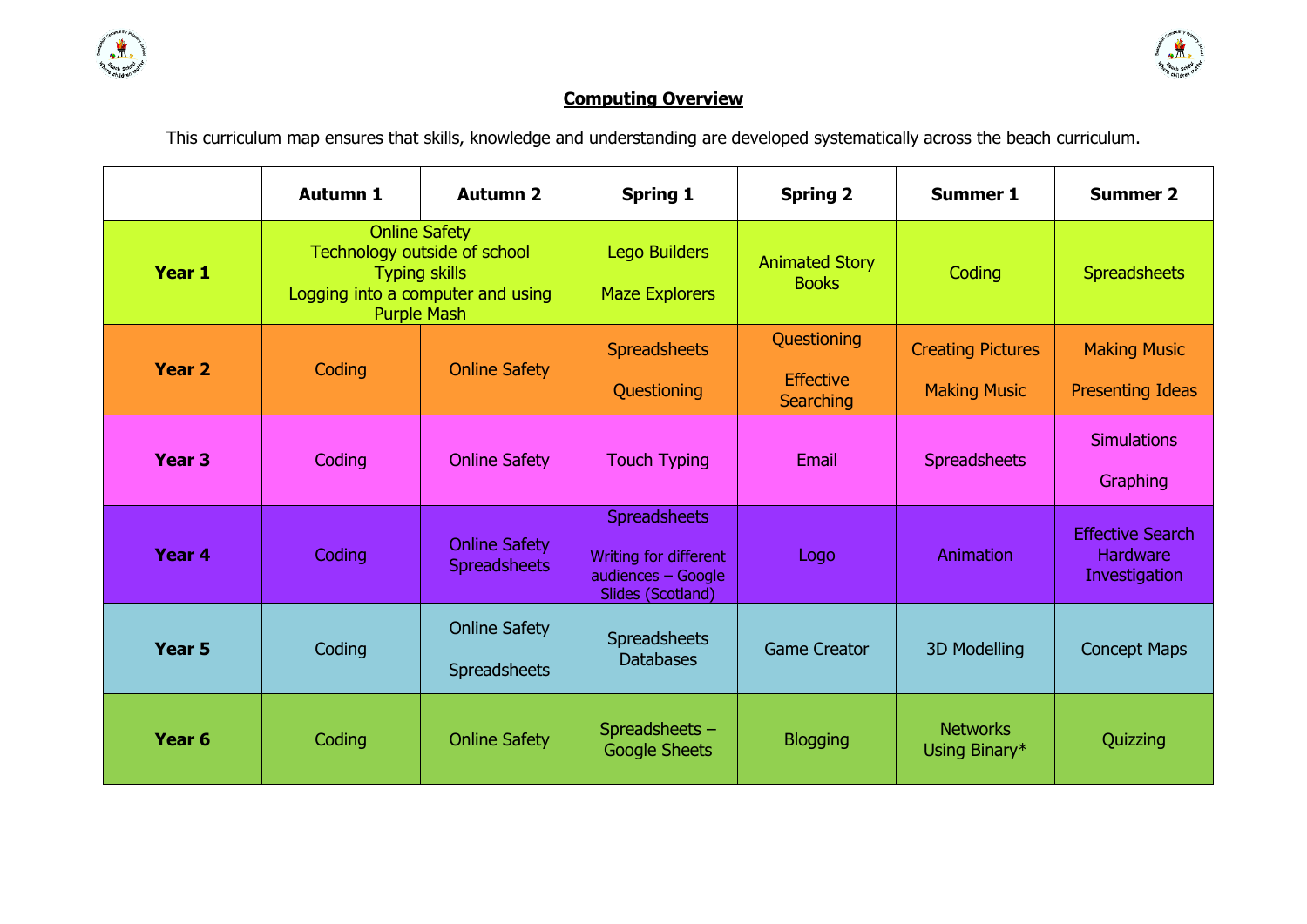



| <b>Nursery</b>                                                                                                                                                                                                                                                                                                                                                                                                                                                                                                                         | <b>Personal, Social and Emotional</b><br><b>Development</b><br>• Remember rules without needing an<br>adult to remind them.                                                                                                                                                                                                                                                                                                  | <b>Physical Development</b><br>• Match their developing physical skills to<br>tasks and activities in the setting.                                                                                                                                                                                                                                                                                                                                 | <b>Understanding the World</b><br>• Explore how things work.                                                                                                                                                                                                                                                                                                                                                                   |  |
|----------------------------------------------------------------------------------------------------------------------------------------------------------------------------------------------------------------------------------------------------------------------------------------------------------------------------------------------------------------------------------------------------------------------------------------------------------------------------------------------------------------------------------------|------------------------------------------------------------------------------------------------------------------------------------------------------------------------------------------------------------------------------------------------------------------------------------------------------------------------------------------------------------------------------------------------------------------------------|----------------------------------------------------------------------------------------------------------------------------------------------------------------------------------------------------------------------------------------------------------------------------------------------------------------------------------------------------------------------------------------------------------------------------------------------------|--------------------------------------------------------------------------------------------------------------------------------------------------------------------------------------------------------------------------------------------------------------------------------------------------------------------------------------------------------------------------------------------------------------------------------|--|
| <b>Personal, Social and Emotional</b><br><b>Reception</b><br><b>Development</b><br>• Show resilience and perseverance in the<br>face of a challenge. • Know and talk<br>about the different factors that support<br>their overall health and wellbeing: -<br>sensible amounts of 'screen time'<br><b>ELG</b><br>• Be confident to try new activities and<br>show independence, resilience and<br>perseverance in the face of challenge. •<br>Explain the reasons for rules, know right<br>from wrong and try to behave<br>accordingly. |                                                                                                                                                                                                                                                                                                                                                                                                                              | <b>Physical Development</b><br>• Develop their small motor skills so that<br>they can use a range of tools<br>competently, safely and confidently.                                                                                                                                                                                                                                                                                                 | <b>Expressive Arts and Design</b><br>• Safely use and explore a variety of<br>materials, tools and techniques,<br>experimenting with colour, design,<br>texture, form and function.                                                                                                                                                                                                                                            |  |
|                                                                                                                                                                                                                                                                                                                                                                                                                                                                                                                                        | <b>Autumn term</b>                                                                                                                                                                                                                                                                                                                                                                                                           | <b>Spring term</b>                                                                                                                                                                                                                                                                                                                                                                                                                                 | <b>Summer term</b>                                                                                                                                                                                                                                                                                                                                                                                                             |  |
| <b>Year 1</b>                                                                                                                                                                                                                                                                                                                                                                                                                                                                                                                          | • use technology safely and<br>respectfully, keeping personal<br>information private; identify where<br>to go for help and support when<br>they have concerns about content<br>or contact on the internet or other<br>online technologies<br>use technology purposefully to<br>create, organise, store,<br>manipulate and retrieve digital<br>content<br>recognise common uses of<br>information technology beyond<br>school | understand what algorithms are;<br>how they are implemented as<br>programs on digital devices; and<br>that programs execute by<br>following precise and<br>unambiguous instructions<br>create and debug simple programs<br>$\bullet$<br>use logical reasoning to predict<br>$\bullet$<br>the behaviour of simple programs<br>use technology purposefully to<br>$\bullet$<br>create, organise, store,<br>manipulate and retrieve digital<br>content | understand what algorithms are;<br>$\bullet$<br>how they are implemented as<br>programs on digital devices; and<br>that programs execute by<br>following precise and<br>unambiguous instructions<br>create and debug simple<br>programs<br>use logical reasoning to predict<br>the behaviour of simple<br>programs<br>use technology purposefully to<br>create, organise, store,<br>manipulate and retrieve digital<br>content |  |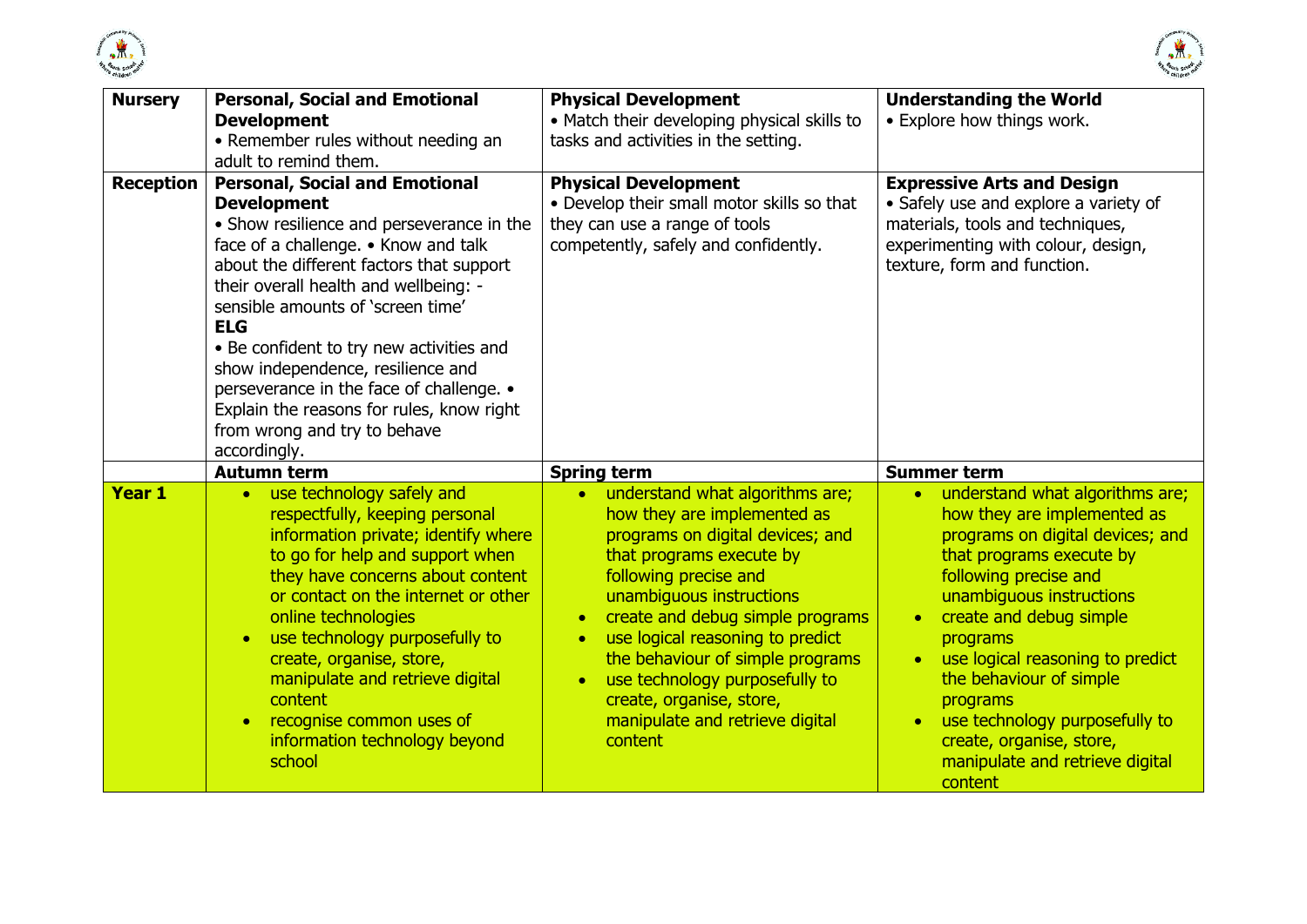



| <b>Year 2</b> | understand what algorithms are;<br>$\bullet$<br>how they are implemented as<br>programs on digital devices; and<br>that programs execute by<br>following precise and<br>unambiguous instructions<br>create and debug simple programs<br>$\bullet$<br>use logical reasoning to predict<br>$\bullet$<br>the behaviour of simple programs<br>use technology safely and<br>respectfully, keeping personal<br>information private; identify where<br>to go for help and support when<br>they have concerns about content<br>or contact on the internet or other<br>online technologies | use technology purposefully to<br>create, organise, store,<br>manipulate and retrieve digital<br>content<br>recognise common uses of<br>$\bullet$<br>information technology beyond<br>school                                                                                                                                                                                                                                                                                                                                                                                                                                                                  | use technology purposefully to<br>$\bullet$<br>create, organise, store,<br>manipulate and retrieve digital<br>content                                                                                                                                                                                        |
|---------------|-----------------------------------------------------------------------------------------------------------------------------------------------------------------------------------------------------------------------------------------------------------------------------------------------------------------------------------------------------------------------------------------------------------------------------------------------------------------------------------------------------------------------------------------------------------------------------------|---------------------------------------------------------------------------------------------------------------------------------------------------------------------------------------------------------------------------------------------------------------------------------------------------------------------------------------------------------------------------------------------------------------------------------------------------------------------------------------------------------------------------------------------------------------------------------------------------------------------------------------------------------------|--------------------------------------------------------------------------------------------------------------------------------------------------------------------------------------------------------------------------------------------------------------------------------------------------------------|
| <b>Year 3</b> | design, write and debug programs<br>$\bullet$<br>that accomplish specific goals,<br>including controlling or simulating<br>physical systems; solve problems<br>by decomposing them into smaller<br>parts<br>use logical reasoning to explain<br>$\bullet$<br>how some simple algorithms work<br>and to detect and correct errors in<br>algorithms and programs                                                                                                                                                                                                                    | understand computer networks<br>$\bullet$<br>including the internet; how they<br>can provide multiple services, such<br>as the world wide web; and the<br>opportunities they offer for<br>communication and collaboration<br>select, use and combine a variety<br>$\bullet$<br>of software (including internet<br>services) on a range of digital<br>devices to design and create a<br>range of programs, systems and<br>content that accomplish given<br>goals, including collecting,<br>analysing, evaluating and<br>presenting data and information<br>use sequence, selection, and<br>repetition in programs; work with<br>variables and various forms of | select, use and combine a variety<br>of software (including internet<br>services) on a range of digital<br>devices to design and create a<br>range of programs, systems and<br>content that accomplish given<br>goals, including collecting,<br>analysing, evaluating and<br>presenting data and information |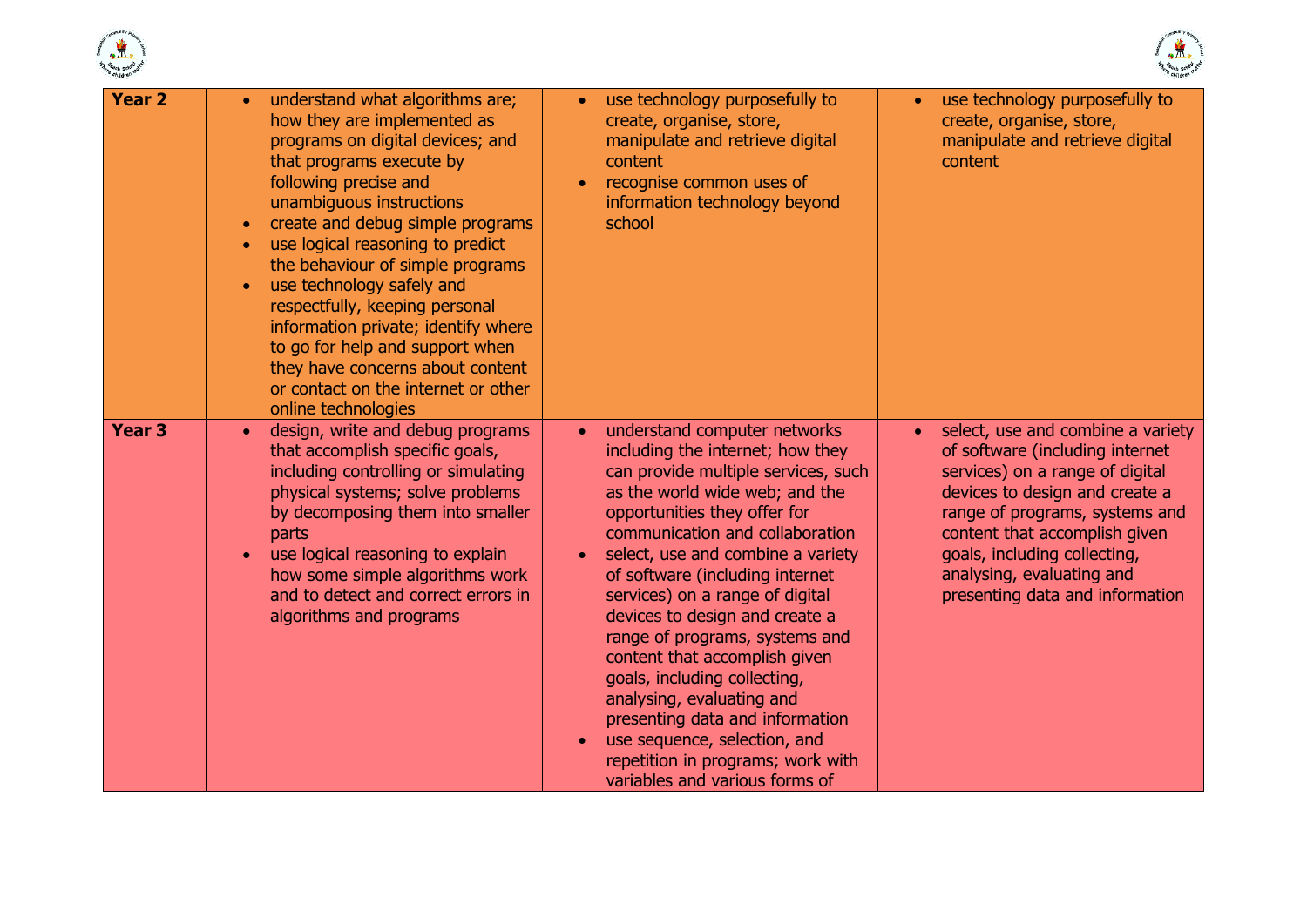



|                   |                                                                                                                                                                                                                                                                                                                                                                                                                                                                                                                                                                                                                                                                                                                                                                                                                                                                                                                                                              | input and output<br>use technology safely, respectfully<br>$\bullet$<br>and responsibly; recognise<br>acceptable/unacceptable<br>behaviour; identify a range of<br>ways to report concerns about<br>content and contact.                                                                                                                                                                                                                                                                                                                                                                                                                                                                                                                                                                                  |                                                                                                                                                                                                                                                                                                                                                                                                                                                                                                                                                                                                                                                                                  |
|-------------------|--------------------------------------------------------------------------------------------------------------------------------------------------------------------------------------------------------------------------------------------------------------------------------------------------------------------------------------------------------------------------------------------------------------------------------------------------------------------------------------------------------------------------------------------------------------------------------------------------------------------------------------------------------------------------------------------------------------------------------------------------------------------------------------------------------------------------------------------------------------------------------------------------------------------------------------------------------------|-----------------------------------------------------------------------------------------------------------------------------------------------------------------------------------------------------------------------------------------------------------------------------------------------------------------------------------------------------------------------------------------------------------------------------------------------------------------------------------------------------------------------------------------------------------------------------------------------------------------------------------------------------------------------------------------------------------------------------------------------------------------------------------------------------------|----------------------------------------------------------------------------------------------------------------------------------------------------------------------------------------------------------------------------------------------------------------------------------------------------------------------------------------------------------------------------------------------------------------------------------------------------------------------------------------------------------------------------------------------------------------------------------------------------------------------------------------------------------------------------------|
| Year <sub>4</sub> | design, write and debug programs<br>that accomplish specific goals,<br>including controlling or simulating<br>physical systems; solve problems<br>by decomposing them into smaller<br>parts<br>use sequence, selection, and<br>repetition in programs; work with<br>variables and various forms of<br>input and output<br>use logical reasoning to explain<br>how some simple algorithms work<br>and to detect and correct errors in<br>algorithms and programs<br>select, use and combine a variety<br>of software (including internet<br>services) on a range of digital<br>devices to design and create a<br>range of programs, systems and<br>content that accomplish given<br>goals, including collecting,<br>analysing, evaluating and<br>presenting data and information<br>understand computer networks<br>including the internet; how they<br>can provide multiple services, such<br>as the world wide web; and the<br>opportunities they offer for | select, use and combine a variety<br>$\bullet$<br>of software (including internet<br>services) on a range of digital<br>devices to design and create a<br>range of programs, systems and<br>content that accomplish given<br>goals, including collecting,<br>analysing, evaluating and<br>presenting data and information<br>design, write and debug programs<br>$\bullet$<br>that accomplish specific goals,<br>including controlling or simulating<br>physical systems; solve problems<br>by decomposing them into smaller<br>parts<br>use sequence, selection, and<br>repetition in programs; work with<br>variables and various forms of<br>input and output<br>use logical reasoning to explain<br>how some simple algorithms work<br>and to detect and correct errors in<br>algorithms and programs | understand computer networks<br>including the internet; how they<br>can provide multiple services,<br>such as the world wide web; and<br>the opportunities they offer for<br>communication and collaboration<br>use search technologies<br>effectively, appreciate how<br>results are selected<br>and ranked, and be discerning in<br>evaluating digital content<br>select, use and combine a variety<br>of software (including internet<br>services) on a range of digital<br>devices to design and create a<br>range of programs, systems and<br>content that accomplish given<br>goals, including collecting,<br>analysing, evaluating and<br>presenting data and information |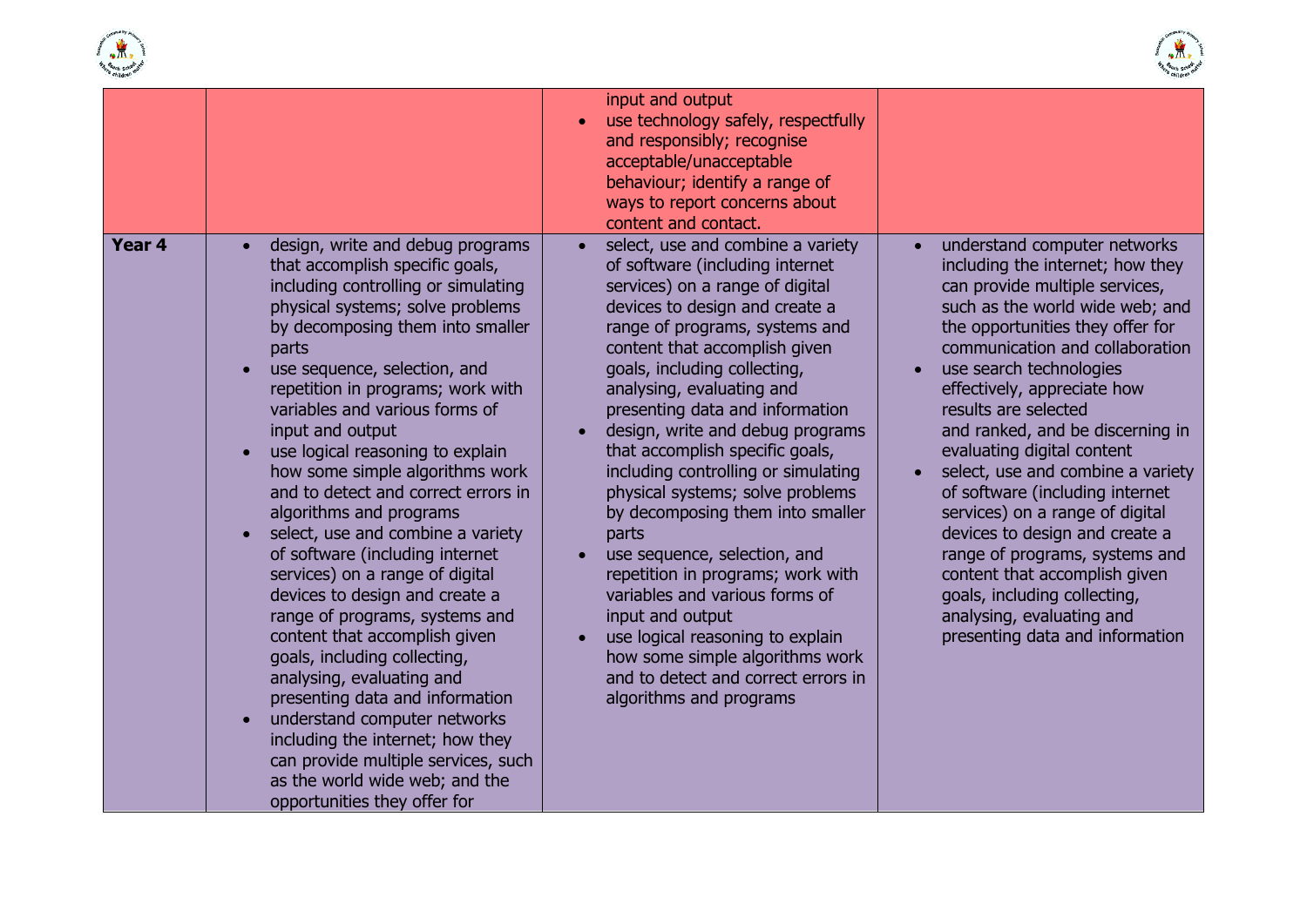



|                   | communication and collaboration<br>use technology safely, respectfully<br>and responsibly; recognise<br>acceptable/unacceptable<br>behaviour; identify a range of<br>ways to report concerns about<br>content and contact<br>select, use and combine a variety<br>of software (including internet<br>services) on a range of digital<br>devices to design and create a<br>range of programs, systems and<br>content that accomplish given<br>goals, including collecting,<br>analysing, evaluating and<br>presenting data and information                                 |                                                                                                                                                                                                                                                                                                                                                                                                                                                                                                             |                                                                                                                                                                                                                                                                                                              |
|-------------------|---------------------------------------------------------------------------------------------------------------------------------------------------------------------------------------------------------------------------------------------------------------------------------------------------------------------------------------------------------------------------------------------------------------------------------------------------------------------------------------------------------------------------------------------------------------------------|-------------------------------------------------------------------------------------------------------------------------------------------------------------------------------------------------------------------------------------------------------------------------------------------------------------------------------------------------------------------------------------------------------------------------------------------------------------------------------------------------------------|--------------------------------------------------------------------------------------------------------------------------------------------------------------------------------------------------------------------------------------------------------------------------------------------------------------|
| Year <sub>5</sub> | design, write and debug programs<br>that accomplish specific goals,<br>including controlling or simulating<br>physical systems; solve problems<br>by decomposing them into smaller<br>parts<br>use sequence, selection, and<br>repetition in programs; work with<br>variables and various forms of<br>input and output<br>use logical reasoning to explain<br>how some simple algorithms work<br>and to detect and correct errors in<br>algorithms and program<br>understand computer networks<br>including the internet; how they<br>can provide multiple services, such | select, use and combine a variety<br>of software (including internet<br>services) on a range of digital<br>devices to design and create a<br>range of programs, systems and<br>content that accomplish given<br>goals, including collecting,<br>analysing, evaluating and<br>presenting data and information<br>design, write and debug programs<br>that accomplish specific goals,<br>including controlling or simulating<br>physical systems; solve problems<br>by decomposing them into smaller<br>parts | select, use and combine a variety<br>of software (including internet<br>services) on a range of digital<br>devices to design and create a<br>range of programs, systems and<br>content that accomplish given<br>goals, including collecting,<br>analysing, evaluating and<br>presenting data and information |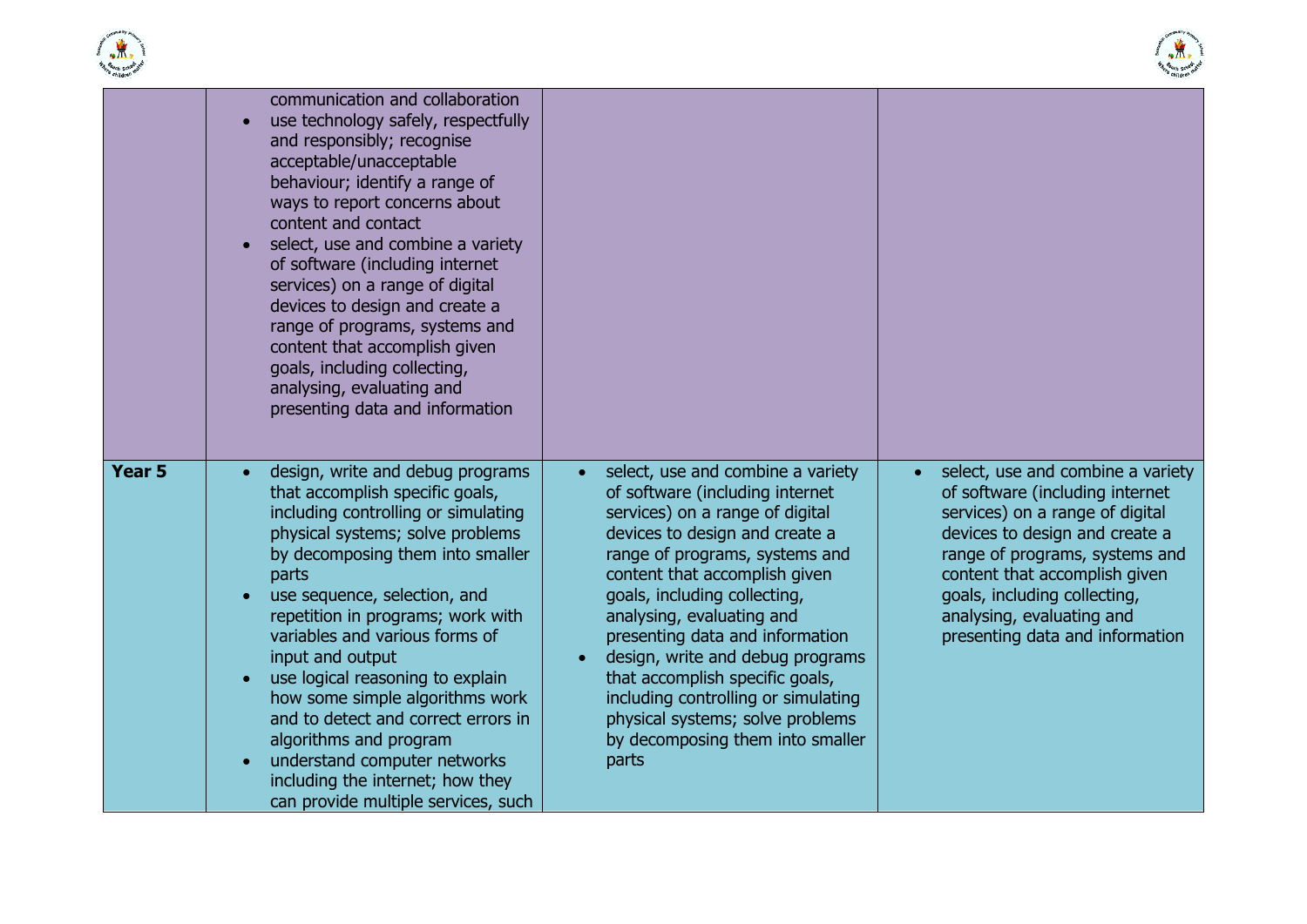



|                   | as the world wide web; and the<br>opportunities they offer for<br>communication and collaboration<br>select, use and combine a variety<br>of software (including internet<br>services) on a range of digital<br>devices to design and create a<br>range of programs, systems and<br>content that accomplish given<br>goals, including collecting,<br>analysing, evaluating and<br>presenting data and information<br>use technology safely, respectfully<br>and responsibly; recognise<br>acceptable/unacceptable<br>behaviour; identify a range of<br>ways to report concerns about<br>content and contact |                                                                                                                                                                                                                                                                                                                                                                                                                                                                                                                                                                                                                          |                                                                                                                                                                                                                                                                                                                                                                                                                                                                                                                              |
|-------------------|-------------------------------------------------------------------------------------------------------------------------------------------------------------------------------------------------------------------------------------------------------------------------------------------------------------------------------------------------------------------------------------------------------------------------------------------------------------------------------------------------------------------------------------------------------------------------------------------------------------|--------------------------------------------------------------------------------------------------------------------------------------------------------------------------------------------------------------------------------------------------------------------------------------------------------------------------------------------------------------------------------------------------------------------------------------------------------------------------------------------------------------------------------------------------------------------------------------------------------------------------|------------------------------------------------------------------------------------------------------------------------------------------------------------------------------------------------------------------------------------------------------------------------------------------------------------------------------------------------------------------------------------------------------------------------------------------------------------------------------------------------------------------------------|
| Year <sub>6</sub> | design, write and debug programs<br>that accomplish specific goals,<br>including controlling or simulating<br>physical systems; solve problems<br>by decomposing them into smaller<br>parts<br>use sequence, selection, and<br>repetition in programs; work with<br>variables and various forms of<br>input and output<br>use logical reasoning to explain<br>how some simple algorithms work<br>and to detect and correct errors in<br>algorithms and program<br>understand computer networks<br>including the internet; how they<br>can provide multiple services, such                                   | understand computer networks<br>$\bullet$<br>including the internet; how they<br>can provide multiple services, such<br>as the world wide web; and the<br>opportunities they offer for<br>communication and collaboration<br>select, use and combine a variety<br>$\bullet$<br>of software (including internet<br>services) on a range of digital<br>devices to design and create a<br>range of programs, systems and<br>content that accomplish given<br>goals, including collecting,<br>analysing, evaluating and<br>presenting data and information<br>use search technologies<br>effectively, appreciate how results | understand computer networks<br>including the internet; how they<br>can provide multiple services,<br>such as the world wide web; and<br>the opportunities they offer for<br>communication and collaboration<br>select, use and combine a variety<br>of software (including internet<br>services) on a range of digital<br>devices to design and create a<br>range of programs, systems and<br>content that accomplish given<br>goals, including collecting,<br>analysing, evaluating and<br>presenting data and information |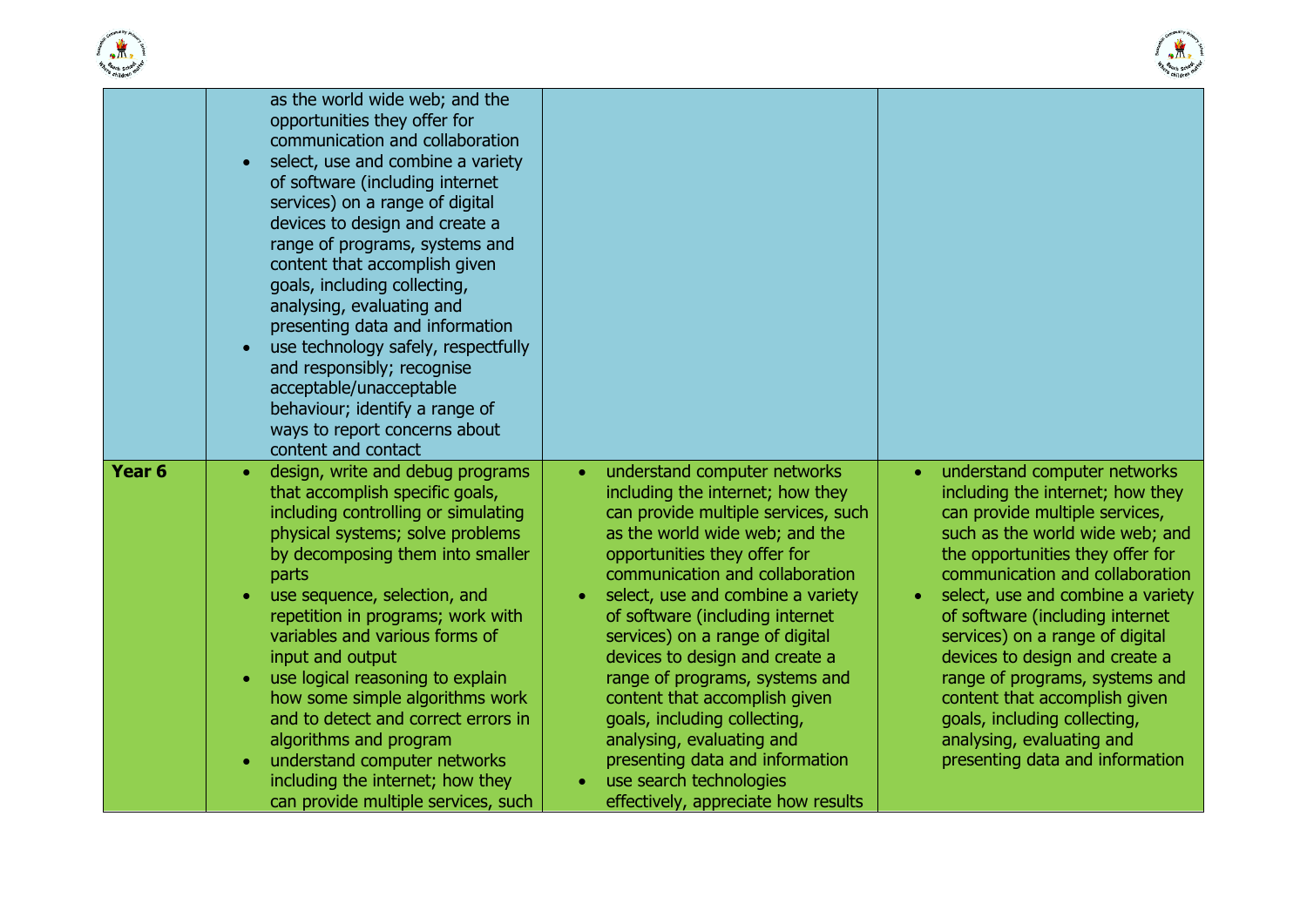



| " children                                                                                                                                                                                                                                                                                                                                                                                                                                                                |                                                                                                                                                                                                                                                                                                                                                                                                                                                                                                                                                                                                                                                                                                                                                           | <sup>e</sup> childre <sup>n</sup> |
|---------------------------------------------------------------------------------------------------------------------------------------------------------------------------------------------------------------------------------------------------------------------------------------------------------------------------------------------------------------------------------------------------------------------------------------------------------------------------|-----------------------------------------------------------------------------------------------------------------------------------------------------------------------------------------------------------------------------------------------------------------------------------------------------------------------------------------------------------------------------------------------------------------------------------------------------------------------------------------------------------------------------------------------------------------------------------------------------------------------------------------------------------------------------------------------------------------------------------------------------------|-----------------------------------|
| as the world wide web; and the<br>opportunities they offer for<br>communication and collaboration<br>use search technologies<br>$\bullet$<br>effectively, appreciate how results<br>are selected<br>and ranked, and be discerning in<br>evaluating digital content<br>use technology safely, respectfully<br>$\bullet$<br>and responsibly; recognise<br>acceptable/unacceptable<br>behaviour; identify a range of<br>ways to report concerns about<br>content and contact | are selected<br>and ranked, and be discerning in<br>evaluating digital content<br>use logical reasoning to explain<br>how some simple algorithms work<br>and to detect and correct errors in<br>algorithms and program<br>design, write and debug programs<br>$\bullet$<br>that accomplish specific goals,<br>including controlling or simulating<br>physical systems; solve problems<br>by decomposing them into smaller<br><b>parts</b><br>select, use and combine a variety<br>of software (including internet<br>services) on a range of digital<br>devices to design and create a<br>range of programs, systems and<br>content that accomplish given<br>goals, including collecting,<br>analysing, evaluating and<br>presenting data and information |                                   |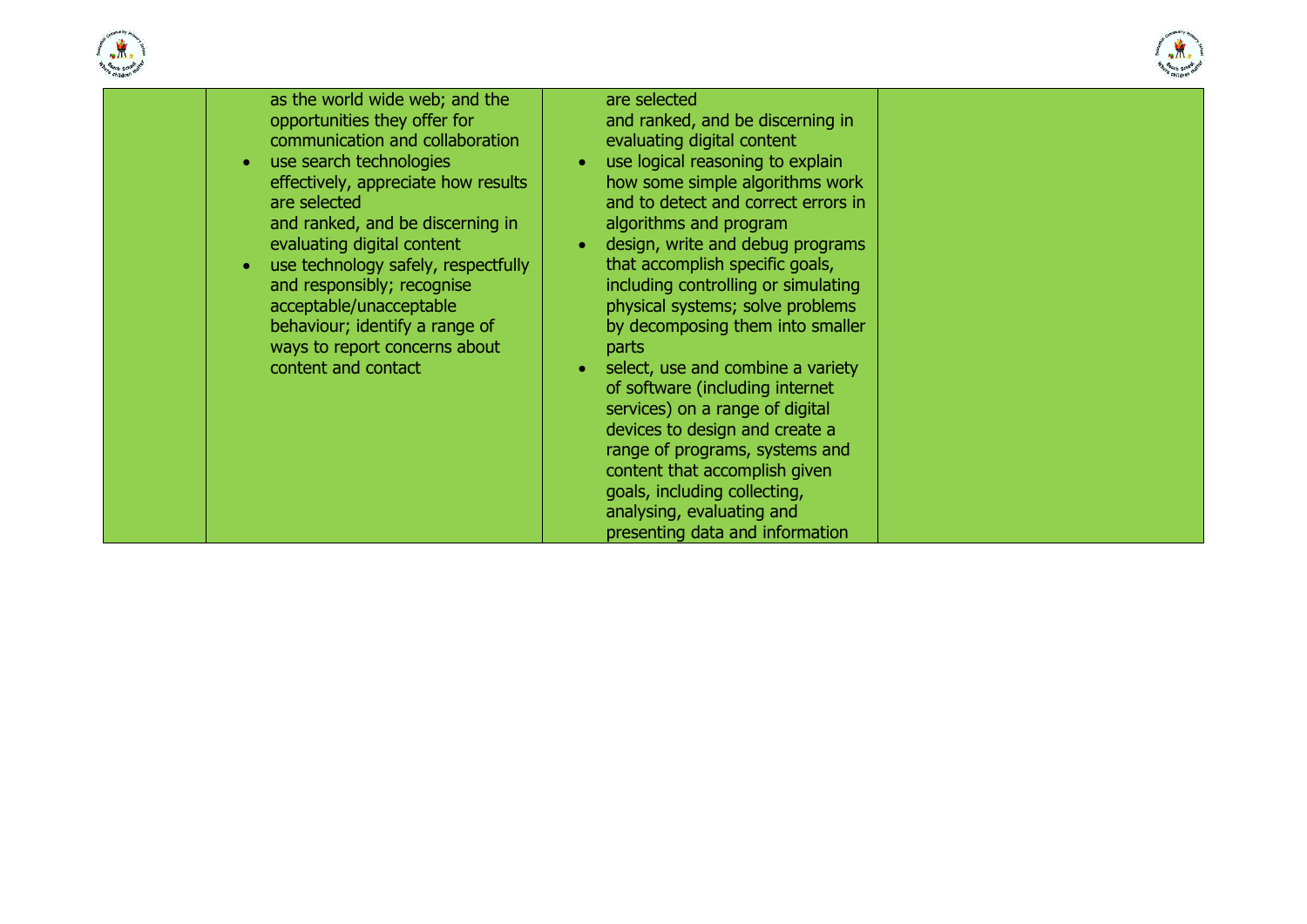

## Skills Progression: Computing

|                         | Year 1                                                   | Year 2                                          | Year <sub>3</sub>                                                                                              | Year 4                                                                                                          | Year 5                                                  | Year 6                                              |  |  |
|-------------------------|----------------------------------------------------------|-------------------------------------------------|----------------------------------------------------------------------------------------------------------------|-----------------------------------------------------------------------------------------------------------------|---------------------------------------------------------|-----------------------------------------------------|--|--|
|                         | Understand what algorithms are; how they are             |                                                 | design, write and debug programs that accomplish specific goals, including controlling or simulating physical  |                                                                                                                 |                                                         |                                                     |  |  |
|                         |                                                          | implemented as programs on digital devices; and | systems; solve problems by decomposing them into smaller parts                                                 |                                                                                                                 |                                                         |                                                     |  |  |
|                         |                                                          | that programs execute by following precise and  | use sequence, selection, and repetition in programs; work with variables and various forms of input and output |                                                                                                                 |                                                         |                                                     |  |  |
|                         | unambiguous instructions.                                |                                                 |                                                                                                                | use logical reasoning to explain how some simple algorithms work and to detect and correct errors in algorithms |                                                         |                                                     |  |  |
|                         | Create and debug simple programs.                        |                                                 | and programs                                                                                                   |                                                                                                                 |                                                         |                                                     |  |  |
|                         | Use logical reasoning to predict the behaviour of        |                                                 |                                                                                                                | understand computer networks including the internet; how they can provide multiple services, such as the world  |                                                         |                                                     |  |  |
|                         | simple programs.                                         |                                                 | wide web; and the opportunities they offer for communication and collaboration                                 |                                                                                                                 |                                                         |                                                     |  |  |
|                         | Children understand that an                              | Children can explain that an                    | Children can turn a simple                                                                                     | When turning a real-life                                                                                        | Children may attempt to                                 | Children are able to turn a                         |  |  |
|                         | algorithm is a set of                                    | algorithm is a set of                           | real-life situation into an                                                                                    | situation into an algorithm,                                                                                    | turn more complex real-life                             | more complex programming                            |  |  |
|                         | instructions used to solve a                             | instructions to complete a                      | algorithm for a program by                                                                                     | the children's design shows                                                                                     | situations into algorithms for                          | task into an algorithm by                           |  |  |
|                         | problem or achieve an                                    | task. When designing                            | deconstructing it into                                                                                         | that                                                                                                            | a program by deconstructing                             | identifying the important                           |  |  |
|                         | objective. They know that                                | simple programs, children                       | manageable parts.                                                                                              | they are thinking of the                                                                                        | it into manageable parts.                               | aspects of the task                                 |  |  |
|                         | an algorithm written for a                               | show an awareness of the                        | Their design shows that                                                                                        | required task and how to                                                                                        | Children are able to test and                           | (abstraction) and then                              |  |  |
|                         | computer is called a                                     | need to be precise with                         | they are thinking of the                                                                                       | accomplish this in code                                                                                         | debug their programs as                                 | decomposing them in a                               |  |  |
|                         | program.                                                 | their algorithms so that they                   | desired task and how this                                                                                      | using coding structures for                                                                                     | they go and can use logical                             | logical way using their                             |  |  |
|                         | Children can work out what                               | can be successfully                             | translates into code.                                                                                          | selection                                                                                                       | methods to identify the                                 | knowledge of possible                               |  |  |
|                         | is wrong with a simple                                   | converted into code.                            | Children can identify an                                                                                       | and repetition. Children                                                                                        | approximate cause of any                                | coding structures and                               |  |  |
| <b>Computer Science</b> | algorithm when the steps                                 | Children can create a simple                    | error within their program                                                                                     | make more intuitive                                                                                             | bug but may                                             | applying skills from previous                       |  |  |
|                         | are out of order, and can                                | program that achieves a                         | that prevents it following                                                                                     | attempts to debug their own                                                                                     | need some support                                       | programs.                                           |  |  |
|                         | write their own simple                                   | specific purpose. They can                      | the desired algorithm and                                                                                      | programs.                                                                                                       | identifying the specific line                           | Children test and debug                             |  |  |
|                         | algorithm.                                               | also identify and correct                       | then fix it.                                                                                                   | Children's use of timers to                                                                                     | of code.                                                | their program as they go                            |  |  |
|                         | Children know that an                                    | some errors.                                    | Children demonstrate the                                                                                       | achieve repetition effects                                                                                      | Children can translate                                  | and use logical methods to                          |  |  |
|                         | unexpected outcome is due                                | Children's program designs                      | ability to design and code a                                                                                   | are becoming more logical                                                                                       | algorithms that include                                 | identify the cause of bugs,                         |  |  |
|                         | to the code they have                                    | display a growing                               | program that follows a                                                                                         | and are                                                                                                         | sequence, selection and                                 | demonstrating a systematic                          |  |  |
|                         | created and can make                                     | awareness                                       | simple sequence. They                                                                                          | integrated into their                                                                                           | repetition into code with                               | approach to try to identify a                       |  |  |
|                         | logical attempts to fix the<br>code.                     | of the need for logical,<br>programmable steps. | experiment with timers to<br>achieve repetition effects in                                                     | program designs.<br>They understand 'if                                                                         | increasing ease and their<br>own designs show that they | particular line of code                             |  |  |
|                         |                                                          | Children can identify the                       | their programs. Children are                                                                                   | statements' for selection                                                                                       | are thinking of how to                                  | causing a problem.<br>Children translate algorithms |  |  |
|                         | When looking at a program,<br>children can read code one | parts of a program that                         | beginning to understand the                                                                                    | and attempt to combine                                                                                          | accomplish the set task in                              | that include sequence,                              |  |  |
|                         | line at a time and make                                  | respond to specific events                      | difference in the effect of                                                                                    | these with other coding                                                                                         | code utilising                                          | selection and repetition into                       |  |  |
|                         | good attempts to envision                                | and initiate specific actions.                  | using a timer command                                                                                          | structures including                                                                                            | such structures. They are                               | code and their own designs                          |  |  |
|                         | the bigger picture of the                                |                                                 | rather than a                                                                                                  | variables to achieve the                                                                                        | combining sequence,                                     | show that they are thinking                         |  |  |
|                         | overall effect of the                                    |                                                 | repeat command when                                                                                            | effects that they design in                                                                                     | selection and repetition with                           | of how to accomplish the                            |  |  |
|                         | program.                                                 |                                                 | creating repetition effects.                                                                                   | their programs. As well as                                                                                      | other coding structures to                              | set task in code utilising                          |  |  |
|                         |                                                          |                                                 | Children understand how                                                                                        | understanding how                                                                                               | achieve their algorithm                                 | such structures, including                          |  |  |
|                         |                                                          |                                                 | variables can be used to                                                                                       | variables can be used to                                                                                        | design.                                                 | nesting                                             |  |  |
|                         |                                                          |                                                 | store information while a                                                                                      | store information while a                                                                                       | When children code, they                                | structures within each other.                       |  |  |
|                         |                                                          |                                                 | program is executing.                                                                                          | program is                                                                                                      | are beginning to think about                            | Coding displays an                                  |  |  |
|                         |                                                          |                                                 | Children's designs for their                                                                                   | executing, they are able to                                                                                     | their code structure in terms                           | improving                                           |  |  |
|                         |                                                          |                                                 | programs show that they                                                                                        | use and manipulate the                                                                                          | of                                                      | understanding of variables                          |  |  |
|                         |                                                          |                                                 | are thinking of the structure                                                                                  | value of variables.                                                                                             | the ability to debug and                                | in coding, outputs such as                          |  |  |
|                         |                                                          |                                                 | of a program in logical,                                                                                       | Children can make use of                                                                                        | interpret the code later.                               | sound                                               |  |  |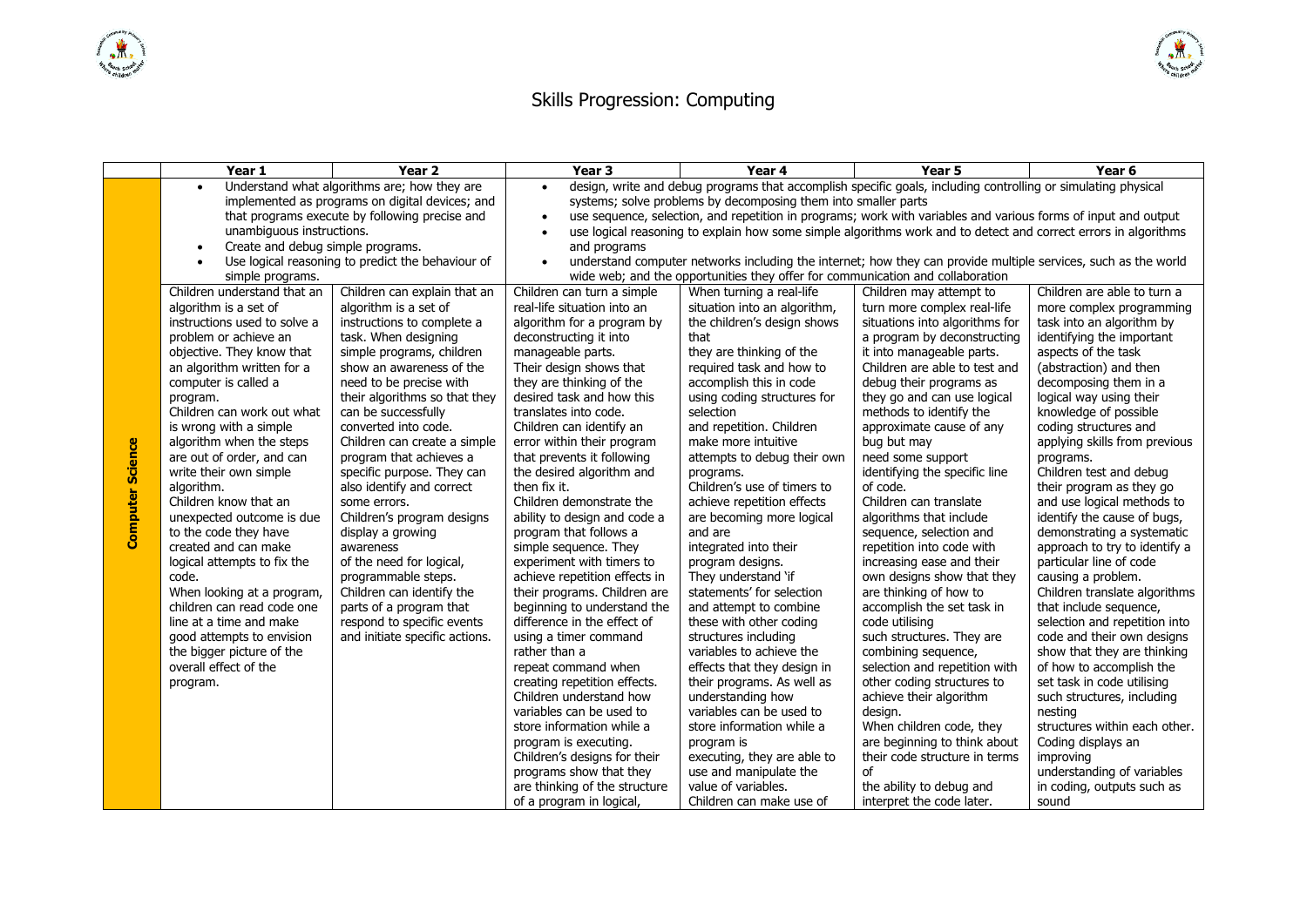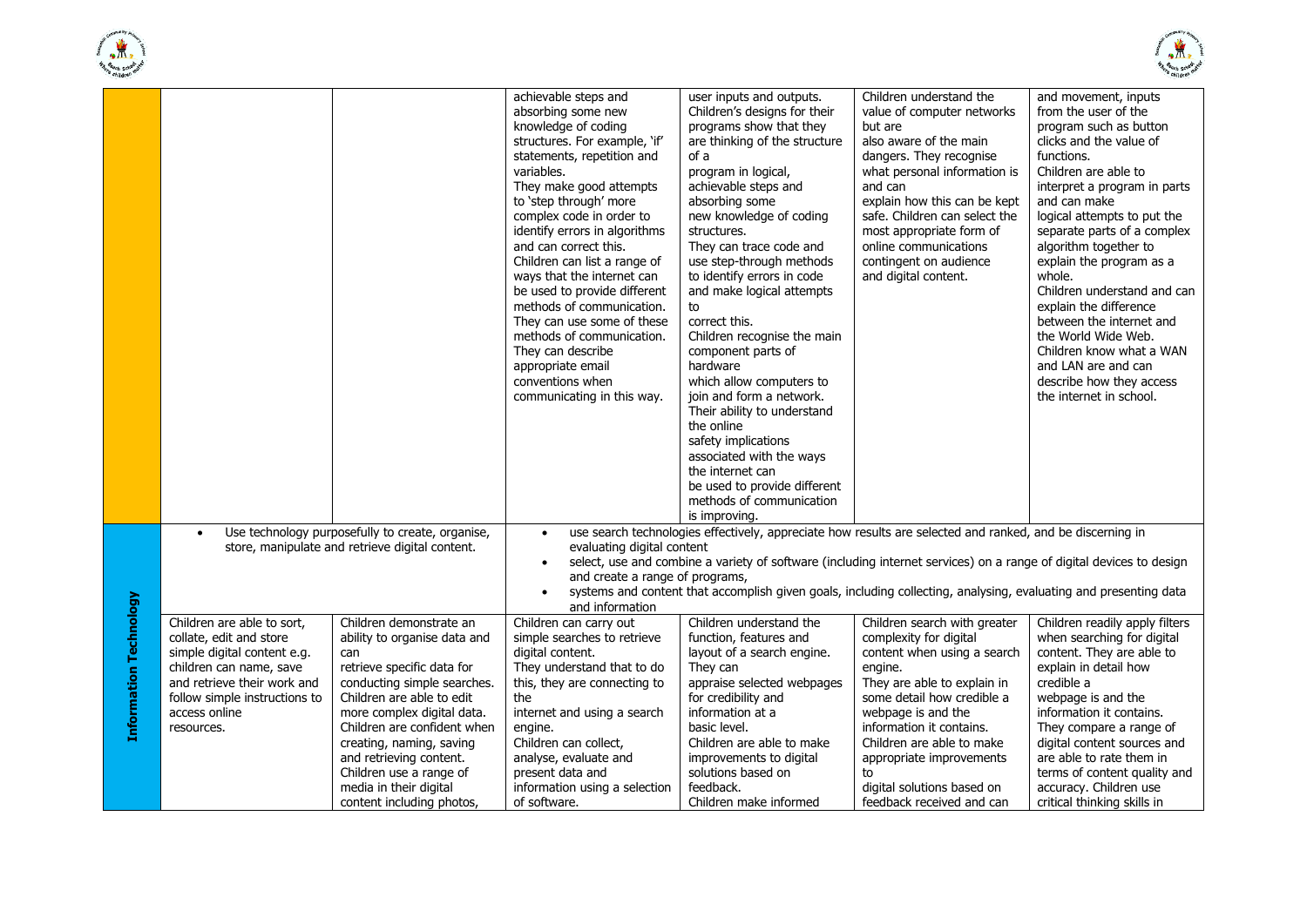



|                           | text and sound.                                                                                                                                                                                                                                                                                                         | Children can consider what<br>software is most appropriate<br>for a given task. They can<br>create purposeful content to<br>attach to emails. | software choices when<br>presenting information and<br>data. They create linked<br>content using a range of<br>software. | confidently comment on the<br>success of the solution.<br>They objectively review<br>solutions from others.<br>Children are able<br>to collaboratively create<br>content and solutions using<br>digital features within<br>software such as<br>collaborative mode.<br>They are able to use several<br>ways of sharing digital<br>content. | everyday use of online<br>communication.<br>Children make clear<br>connections to the audience<br>when designing and creating<br>digital content. The children<br>design and create their own<br>blogs to become a content<br>creator on the internet.<br>They are able to use criteria<br>to<br>evaluate the quality of<br>digital solutions and are able<br>to identify improvements,<br>making |
|---------------------------|-------------------------------------------------------------------------------------------------------------------------------------------------------------------------------------------------------------------------------------------------------------------------------------------------------------------------|-----------------------------------------------------------------------------------------------------------------------------------------------|--------------------------------------------------------------------------------------------------------------------------|-------------------------------------------------------------------------------------------------------------------------------------------------------------------------------------------------------------------------------------------------------------------------------------------------------------------------------------------|---------------------------------------------------------------------------------------------------------------------------------------------------------------------------------------------------------------------------------------------------------------------------------------------------------------------------------------------------------------------------------------------------|
| ζã<br>s<br><b>Digital</b> | Recognise common uses of information<br>$\bullet$<br>technology<br>beyond school.<br>Use technology safely and respectfully, keeping<br>personal information private; identify where to<br>go for help and support when they have<br>concerns about content or contact on the<br>internet or other online technologies. |                                                                                                                                               | range of ways to report concerns about content and contact.                                                              | Use technology safely, respectfully and responsibly; recognise acceptable/unacceptable behaviour; identify a                                                                                                                                                                                                                              | some refinements.                                                                                                                                                                                                                                                                                                                                                                                 |